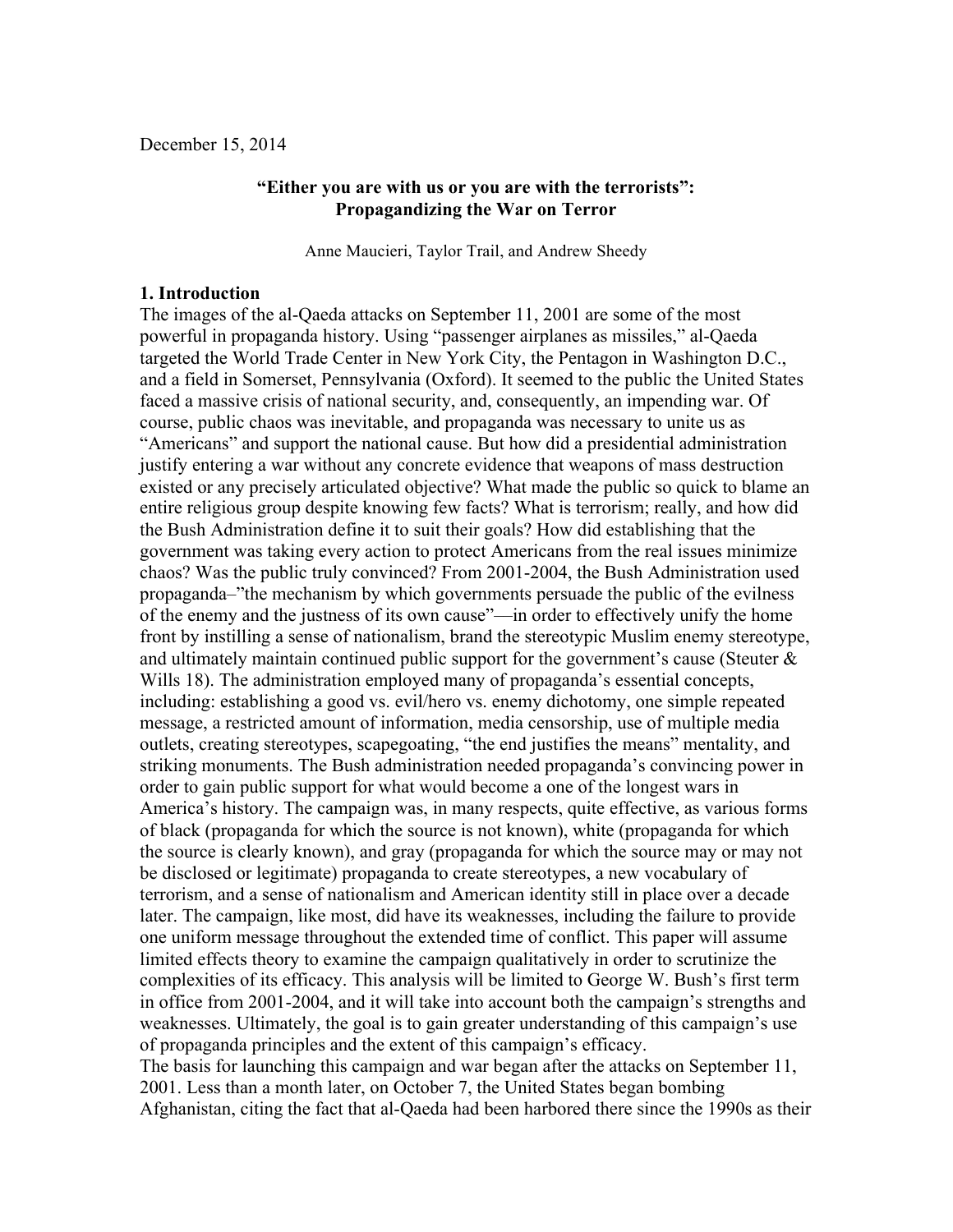reason for invasion. This was not the first time that the United States had come into conflict with Al-Qaeda, "an international terrorist organization of Islamists that compromises members from numerous countries and has a worldwide presence" (Oxford). Osama Bin Laden founded al-Qaeda in 1988 in conjunction with veterans of the war against Soviet occupation in Afghanistan. Its goal is to establish a government based on the rule of the caliphs, or successors of Mohammed. In 1998, Bin Laden declared jihad, or Holy War, against the United States and bombed several US embassies as well as the USS Cole. So, in 2001, tension between the United States and this organization had already emerged. Nearly a year later, and after a massive propaganda push which tied all conflict in the Middle East, whether correlated or not, to the attacks of September 11, Bush declared the next target: Iraq, claiming that it was thought that Saddam Hussein possessed weapons of mass destruction. Though this claim was later discovered to be unfounded, war nevertheless continued, and the United States invaded Iraq in March 2003 (Oxford). By the time Bush won reelection in 2004, it was clear that propaganda was firmly established enough that war could continue at the government's discretion.

### 2. **Theoretical Framework and Review of Literature**

This argument employs qualitative methodology in its cultural analysis of the campaign's communication. Like the Bush Administration, this argument, while recognizing the power of propaganda to manipulate public opinion, also assumes limited effects on the public when analyzing the success of the propaganda campaign––the public certainly wasn't completely brainwashed when consuming the campaign's media. As Altheide and Grimes point out about limited effects theory, "definitions of situations are informed by pervious experiences and meanings," and the campaign would not have a universal or totalitarian effect (621). It seems that, as a whole, using the interpretive method of scholarly literature, the established research on this campaign agrees with our main assertions concerning the campaign's efficacy on the home front and failure internationally, its use of public relations methods to solve their problem of needing to justify the war to the American people, and its employed propaganda principles. Several sources agree that the Administration was mostly successful in promoting the war and swaying public opinion on the home front, but it was not as effective at swaying the international community. Rampton and Stauber address the efficacy of the Administration's approach in their assertion that "The paradox of the American war in Iraq, however, is that perception management has been much more successful at 'influencing' the 'emotions, motives, and objective reasoning' of the American people than it has been at reaching 'foreign audiences'" (5). It's clear that international powers were opposed to actions of the Administration, as they moved to imperialistic action regardless of the UN's advice. As Carpenter states in his argument about the increasing disapproval of the international community: "European powers [had] to tolerate an increasing arrogant 'take it or leave it' attitude on the part of the US leaders" (520). This echoes what Ikenberry states in his argument about American imperialism: "[T]he United States ha<sup>[d]</sup> decided that it [was] big enough, powerful enough, and remote enough to go it alone" (54).

Several sources also align with our statement that the Bush Administration needed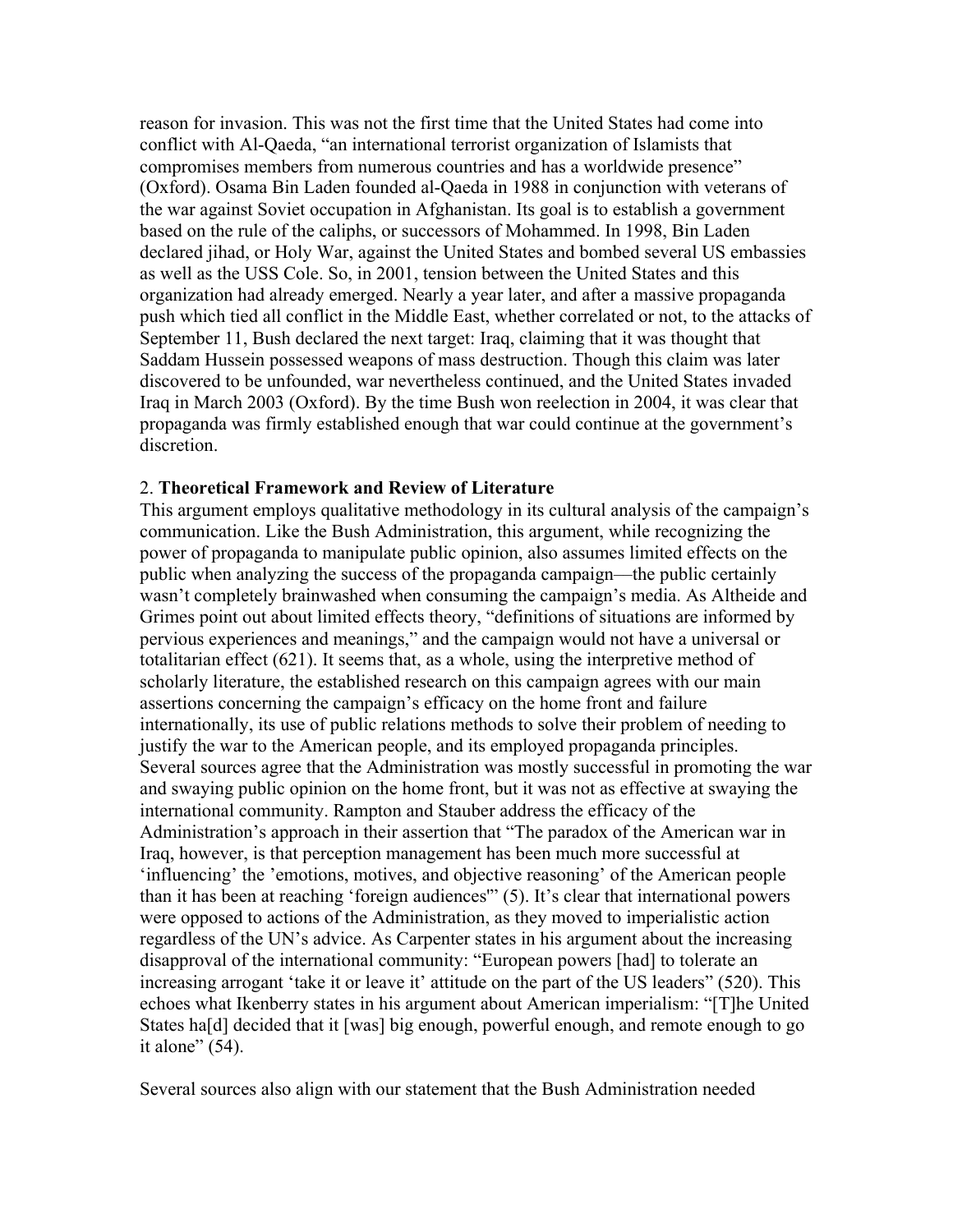propaganda to justify the war to the American people, and they therefore controlled the flow of information about the war and the reasons for its beginnings through a public relations approach. Baran and Davis state that the propagandist sees it "necessary that half-truths and even outright lies be used to convince people to abandon ideas that are 'wrong' and . . . to discredit their opposition" (43). The Bush Administration clearly set an agenda for public knowledge and used black and gray propaganda in order to accomplish it. The Administration used what McLaren and Martin call "ideological state apparatuses," including major media outlets, in order to manage the flow of information (281). Deepa Kumar argues that the media failed in their responsibility as the watchdogs of American society, pointing out that "Bush advisors Karl Rove and Mark McKinnon met with the heads of Viacom, Disney, MGM, and others after 9/11 to discuss how the media could 'help' the government's efforts" (51). And not only did the government organize the media's flow of information, but used immense pressure for media selfcensorship. As Anthony DiMaggio points out, "In some ways, the fear is that [as a journalist], you will be necklaced . . . you will have a flaming tire of lack of patriotism put around your neck" (46).

Using this very clear agenda, as reflected in the literature, the Bush Administration used several very specific propaganda principles in order to carry out their objectives. Among the most important of these, which Douglas Kellner addresses in his analysis of wartime rhetoric, was the building of American nationalism––Bush's "use of 'We,' 'I,' and 'you' serve<sup>[d]</sup> as rhetorical devices to bind himself with the country" (626). Tools such as this served to make Americans believe that this War was a unifying objective and that "we" were fighting to preserve our American freedom. This nationalism also involved creating a good vs. evil, us vs. them dichotomy that could not be questioned. Building nationalism also involved constructing an enemy without, largely through racism and xenophobia. As Steuter and Wills point out, "Racism feeds war's atrocities, offering us a perverse permission to punish demonized others, not so much for their actions as for their difference . . . War . . . supports racism's most dangerous assumptions about that difference, urging that our best hope for security lies in eradicating it in any of its guises" (190).

## 3. **Analysis of Campaign's Propaganda Techniques and Principles**

In the wake of the al-Qaeda attacks on the World Trade Center, the Pentagon, and a Pennsylvania field, one of the largest and most complex propaganda campaigns in modern American history was launched on the evening of September 11, 2001 as President Bush sat down in the Oval Office to offer his remarks for the international news. His rhetoric and framing of the conflict established some of what would become the campaign's major ideological foundations. Though the exact enemy was not confirmed at this time, word choices like "terrorist," "mass murder," "evil," and "the worst of human nature," set the stage for framing what would later become a raciallybased "enemy without." On the other side of this enemy/hero dichotomy, words and phrases like "American" (used ten times in four minutes), "strong," "beacon for freedom and opportunity," "peace and security," "war against terrorism," and "defen[se] [of] freedom," in conjunction with the repeated display of images of the attacks on the 24/7 news cycle, prepared the American people to support the government's "just" cause of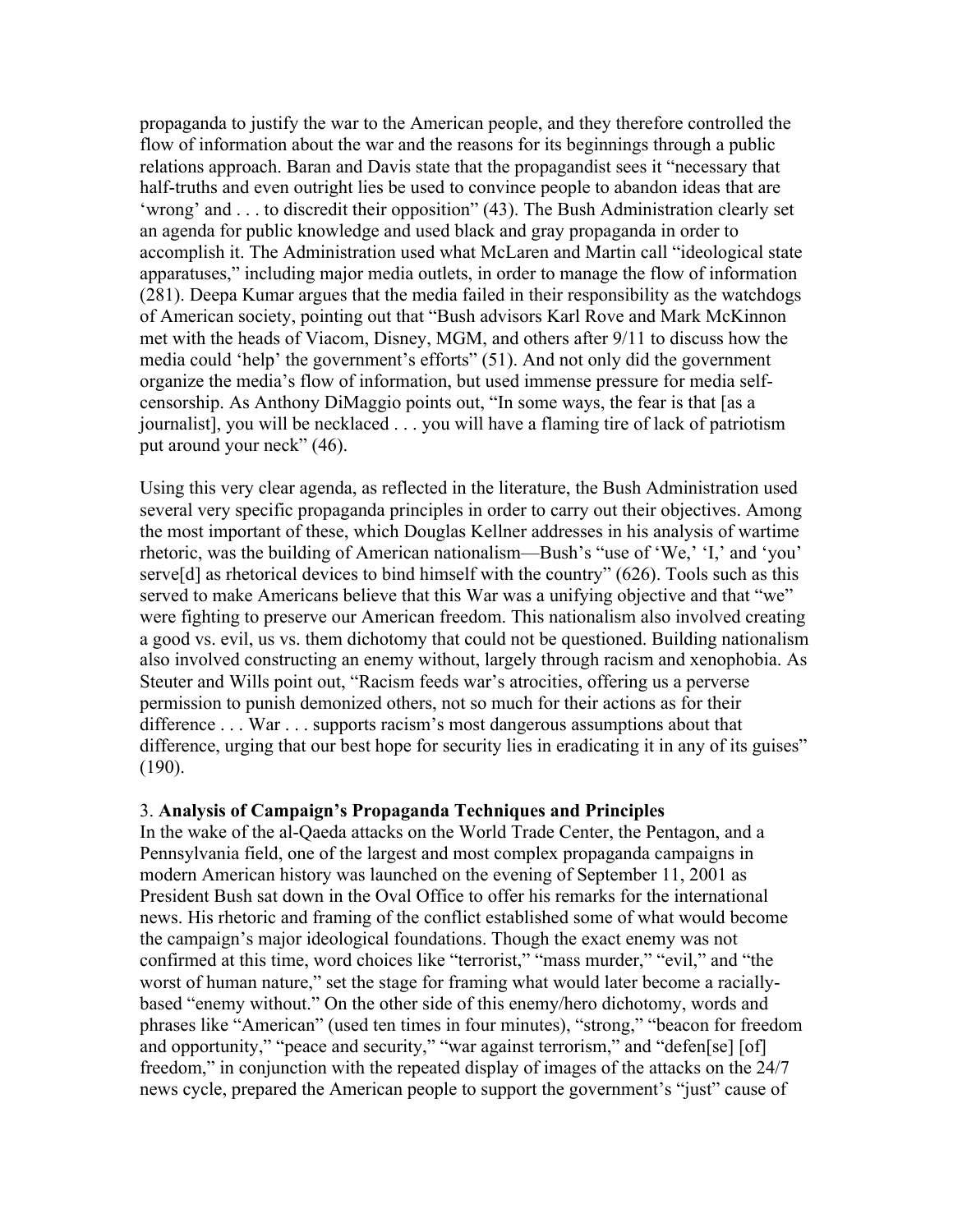defending American ideals.

The early part of this campaign involved a barrage of public speeches and statements in order to give the public the perception of safety and trust in their government. The campaign also continued to work the hero/enemy dichotomy and increased stereotyping of the "enemy without". In a speech aired across news networks on September 16, 2001, President Bush began to use the propaganda slogan "War on Terror," to imply a "crusade," or holy war, against an uncivilized "other" and admitted that it was "going to take a while," but it would be worth it because America would endure against this very obscure enemy that was called the "terrorist" (CNN). As Michael Erard notes, "A phrase like 'war on terror' subtly 'encodes a frame in which an intangible terror can be targeted or conquered'" (Steuter & Wills 8). Since "America" prides itself on a strong army that can conquer any threat, these speeches also reinforced feelings of American nationalism. And, after all, "an appropriate war on an appropriately framed enemy can actually be more comforting than frightening" (Steuter  $&$  Wills 8). In addition to subtly calling the enemy "uncivilized," early discourse was also full of racist depictions, as "terrorist [came] to stand for all Arabs . . . broadening our target . . . to encompass all Middle-Easterners" (Steuter & Wills 26). In the public discourse, Muslims were compared to rodents, swamp creatures, and cowards, implying that all possible action should be taken to eradicate them (Steuter & Wills 71).

This racial profiling of a rather obscure enemy helped to pave the way for public approval of all government actions in different parts of the Middle East, whether clearly related to the attacks of September 11 or not, and President Bush set the precedent for preemptive action against terror quite early by stating that the United States would take "all action against terror." On October 7, 2001, the first bombs were dropped in Afghanistan and war had begun (PBS). Propaganda tactics continued, and the campaign began to employ public relations professionals and principles in their framing of the war. Thus began a massive campaign of disinformation–intentionally false information– to "spin" the events of war. Secretary of State Donald Rumsfeld remarked, '"we need to do a better job to make sure that people are not confused as to what this is about'" (Steuter & Wills 20). The simple, repeated message of the need to conquer the obscure enemy who was seeking to destroy the world's freedom and peace was communicated and, as Bush later echoed, "[I]n my line of work, you got to keep repeating things over and over and over again for the truth to sink in, to kind of catapult the propaganda" (Steuter  $&$  Wills 20). The word "truth" here is relative, and as demonstrated countless times throughout the campaign, the "truth" was subjective, whatever the government wanted it to be. This concept of truth leads to other tactics used by the Bush administration as the war continued. A large part of promoting the government's "truth" was silencing any opinions that differed from it. Media censorship, both officially and self-inflicted, played a huge role in shaping public perception of what was actually happening in the Middle East. Video news releases, or prepackaged news segments, were made in conjunction with over 20 different federal agencies and played on local news stations throughout the war to appear as actual news coverage, but were in fact coming directly from the government rather that the media watchdogs (Steuter & Wills 167, DiMaggio 47). Even The New York Times refused to criticize the Bush Administration's actions during the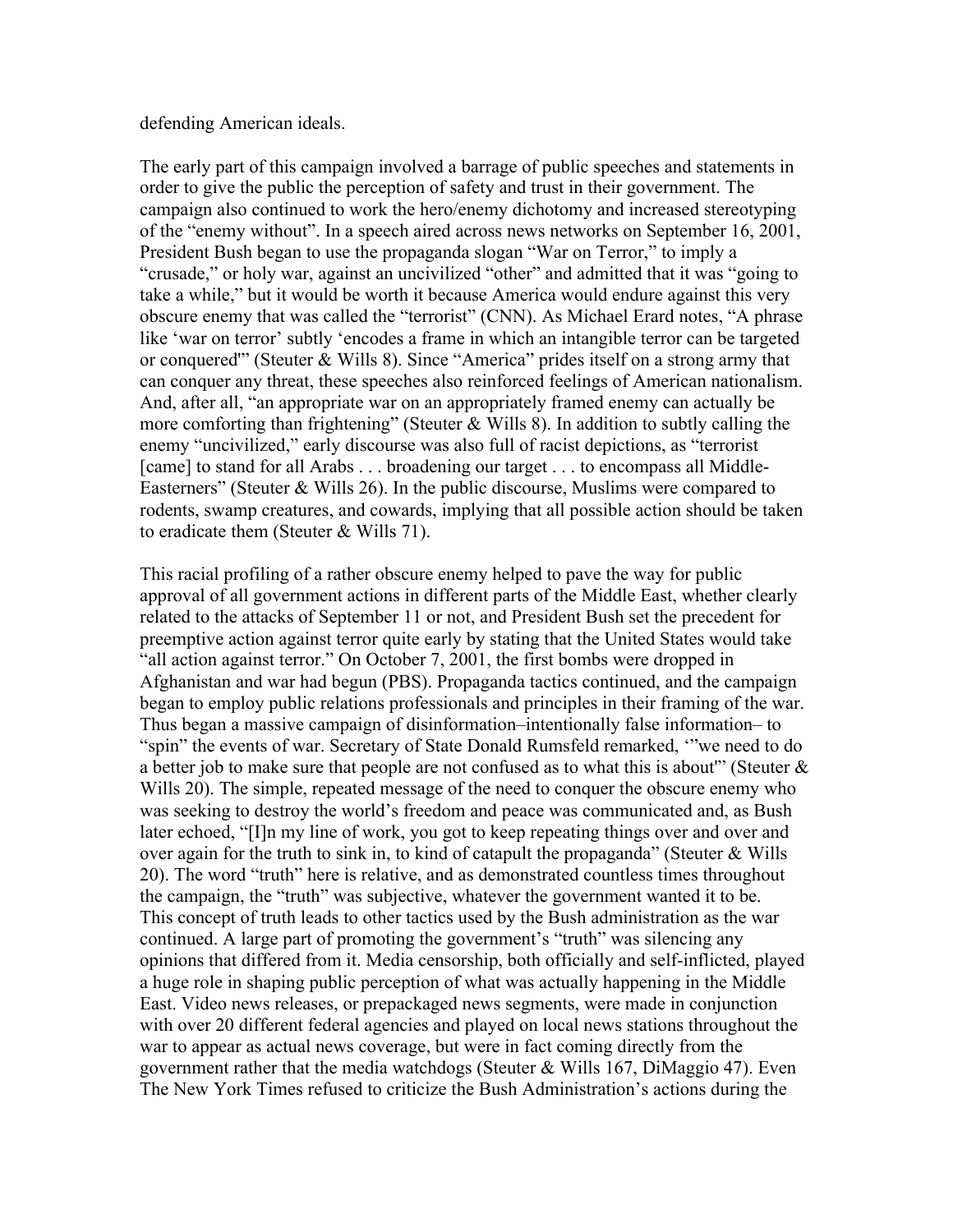first part of the war (2001-early 2003) (DiMaggio 45). This was likely in part selfcensorship and the fear of being harshly criticized for un-patriotic or un-American activity. Dan Rather told BBC in 2002 that "'The fear of being labeled un-patriotic had caused American journalists to engage in a form of self-censorship'" (Steuter & Wills 176). This fear of being called "un-American" eerily echoes Cold War Era discourse and partly explains why an act as invasive as The Patriot Act, which would in essence allow extreme government surveillance and set a precedent of invasive military action, was so easily passed in October 2001. Even now, this euphemistically named law is framed on its webpage as "Preserving Life and Liberty" (Department of Justice).

As the war continued past the turn of the new year, the campaign defined its next objective: the invasion of Iraq. In order to maintain public support, the Administration continued to use similar propaganda concepts in order to "advertise" and justify continued military action. It's clear that much of this systematic, prepackaged, public relations-like propaganda was gray, and the Administration was certainly not fully open with the public. Basically, the Administration wanted the public to believe that all military action was directly caused by the events of 9/11, and another propaganda push in early 2002 began with CIA direction George Tenet claiming links between Iraq and al-Qaeda (PBS). This linkage effectively made Iraq and Saddam Hussein's suspected weapons of mass destruction seem like the obvious next step in nationalistic American democracy promotion. Vice President Dick Cheney claimed that Iraq would inevitably use the weapons of mass destruction, and that it was "not a matter of if, but when" (PBS). Since the American people already had an established hatred of the enemy (which was obviously continually maintained through the campaign) and a deep-seeded sense of fear that their freedom was at risk, it was almost easier to establish a preemptive strategy of war. This strategy was closely related to the success of what McLaren and Martin call this generation's "big lie"––imperialistic, preemptive military action is acceptable because it is protecting Americans from the evil "others" who were responsible for 9/11 (285).

By August 2002, President Bush adamantly dispelled differing opinions about Iraq's potentially harboring weapons of mass destruction, claiming that Saddam Hussein "desired weapons of mass destruction" (regardless of the lack of evidence for this claim) (PBS). Even further, invasion of Iraq was justified to the American people by the idea that we would be spreading our freedom and democracy throughout the world by overtaking this evil enemy. Anthony DiMaggio points out that major U.S. newspapers like The Washington Post reported favorably on this imperialistic action by stating that the U.S. was attempting to "'launch a bold initiative for democratic reform across the region'" (79). Though the American people may have been effectively persuaded to trust their government, the United Nations was not as convinced to support the United States' imperialistic, preemptive war strategy. While Britain had been urging the United States to put off their invasion of Iraq until concrete evidence of weapons of mass destruction was uncovered, the UN also denied the United States military assistance in the invasion because no evidence had been found. It is clear that the United States acted with blatant disregard to other countries' advice, but the simple repeated message of their propaganda, as Secretary of State Colin Powell stated in a speech on ABC, was that "The United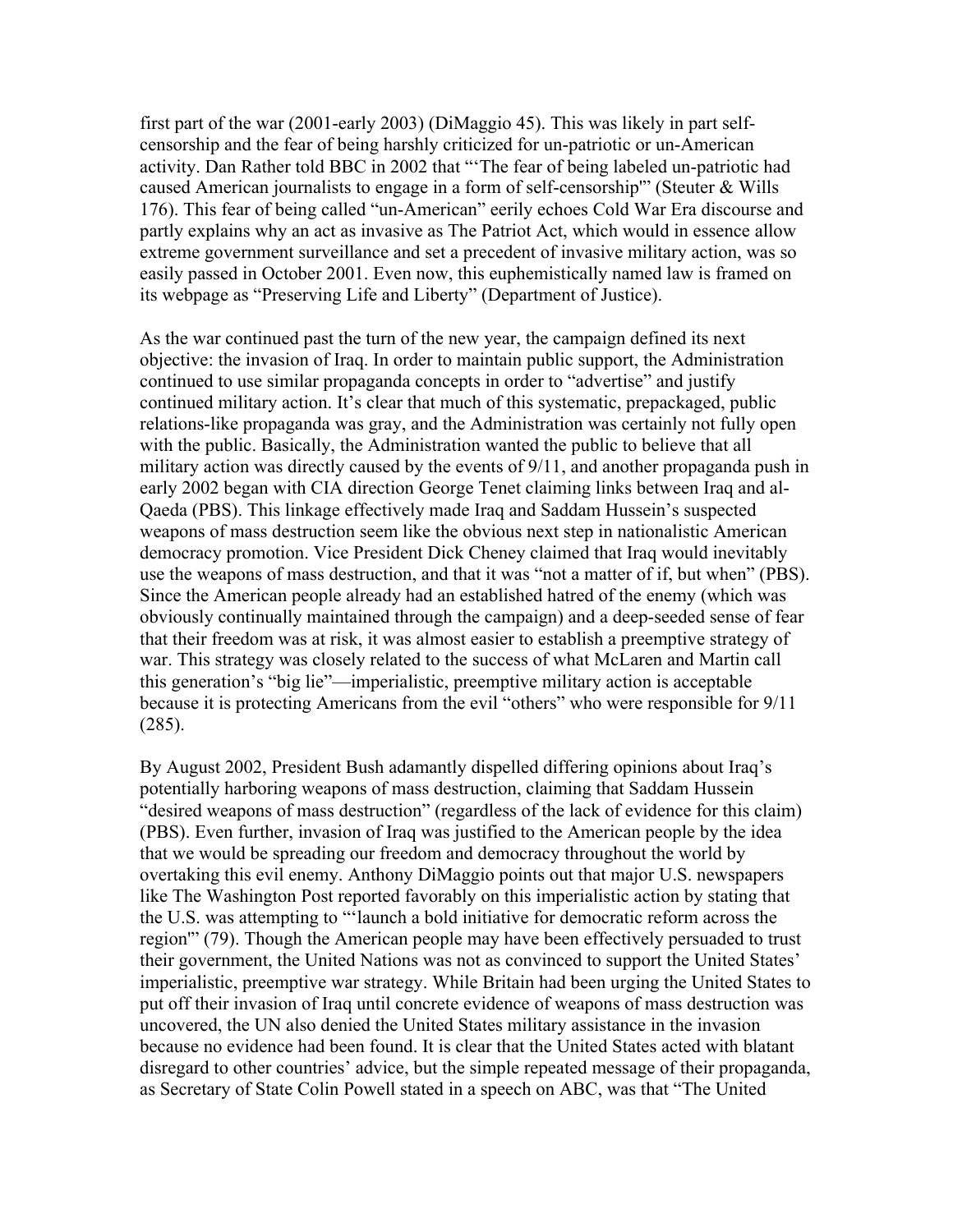States reserves its option to do whatever it believes might be appropriate to see if there can be a regime change . . . U.S. policy is that regardless of what the [UN] inspectors do, the people of Iraq and the people of the region would be better off with a different regime in Baghdad" (PBS).

In order to maintain support on the home front regardless of international opinion, the Administration launched another push of nationalistic democracy promotion, largely through media censorship. After the United States' invasion of Iraq in March 2003, "five hundred hand-picked journalists from selected western agencies were embedded into U.S. military operations" in order to paint the picture of justified U.S. military action (Steuter & Wills 165). In addition to government mandated censorship, Steuter and Wills assert that during this time, "mainstream media were swept up in a patriotic fervor that impaired its sense of professionalism" and its ability to be democratic media watchdogs (177). Anthony DiMaggio claims that even The New York Times, which "has long been a major agenda setter . . . positive[ly] fram[ed] the Bush administration's claims" concerning the necessity of invading Iraq (71).

It's clear that the propaganda campaign continued to be successful despite the interminable nature of the War on Terror, as President Bush won reelection in 2004. Steuter and Wills assert that this was proof of successful propaganda, and point out the success of statements like "'It is better to fight the War on Terror on the streets of Baghdad than on the streets of New York or Washington'" (14). To gage the campaign's success quantitatively, a 2005 Pew Research study found that in March 2004, only 13% of Americans believed that the United States was overreacting to terrorism, and 81% still favored the war in Iraq (Pew).

## **Artifact #1: Bush's national address, September 20, 2001**

George Bush's address to the American people on September 20, 2001 was crucial to instilling public confidence in their government shortly after one of the most tragic days in American history. Though this speech was not an "official" declaration of war, it served as an important piece of off-white propaganda (the source of the speech was clearly known, but some of the facts it presents could be argued "gray") and a step to unification and instilling enough nationalism to prepare America for a long but "justified" war initiative. This is the speech through which Bush set an important precedent by stating: "Our war on terror begins with Al-Qaeda, but it does not end there. It will not end until every terrorist group of global reach has been found, stopped, and defeated" (Washington Post). He warned Americans to prepare for a war "unlike any we have ever seen," but claimed that it was justifiable because all of these evil people would be eradicated (Washington Post). All elements of this speech were carefully crafted to define "American," set up a good vs. evil dichotomy, instill nationalism, create a simple, repeated message, and reinforce people's trust in their government's intentions. It worked so well, in fact, that after watching it, it would have been difficult to disagree with the need for war and still consider oneself as honestly supporting the American cause. After all, as Bush said, "Every nation in every region now has a decision to make: Either you are with us or you are with the terrorists" (Washington Post). There was no middle ground and no room to disagree.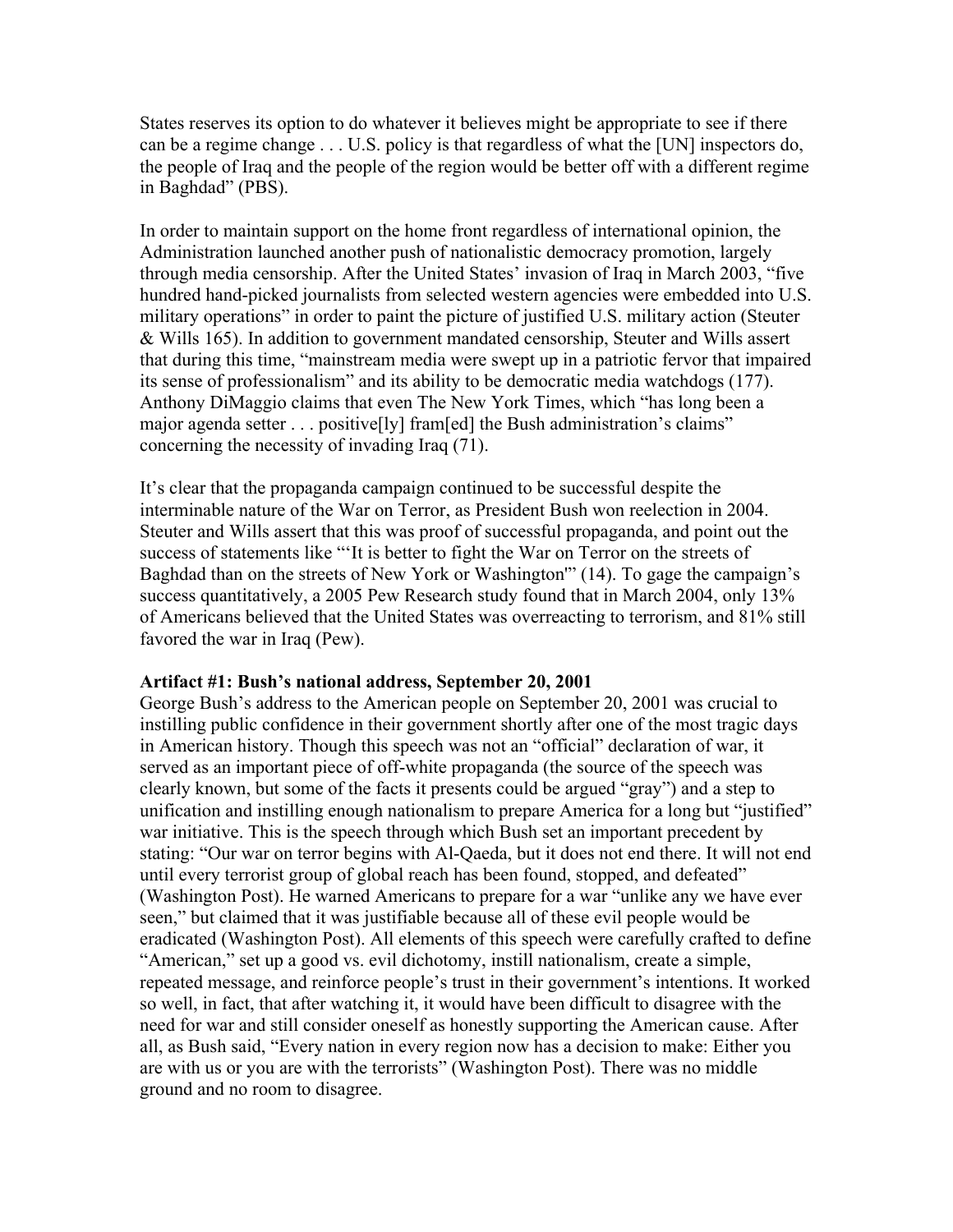Before addressing the text of the speech, it's important to recognize that the visuals of this speech are very important to its success because of the 24-hour news cycle and the prevalence of TV and Internet access in 2001. Though George Bush hasn't historically been recorded as a master-speaker (especially as compared to the best propagandists, like Adolf Hitler), here his personality was ideal for the intended purpose. He appeared somber and stern, with just enough emotion to make him appear as the typical American. It was important to portray him with emotion because he became extremely relatable in his response to such a horrible attack. The speech was also set in front of Congress, and behind him was, of course, an American flag. Since he appeared so relatable and authoritatively positioned, people were able to trust in his words and proceeding actions. The actual text of the speech was crafted extremely carefully, and the word choice alone set up the meaning of "America"–a strong and powerful world force. He began with a barrage of emotional images of Americans "deliver[ing]" their own "state of the union" through candlelight vigils, prayer, and the boasting of the American flag (Washington Post). Not only was this highlighting nationalism, but he also claimed that the entire world had seen America's strength through these actions, so he was beginning to establish that we were a strong nation that would undoubtedly win the war. Next, he used powerful, assertive language to incite fear and to set up a good/evil dichotomy strong enough to craft an "enemy without". It was important that Americans see this enemy as everything opposite of themselves. While Americans were free, democratic, good, and godly, the enemy was freedom-hating, totalitarian, and godless. Whether these "facts" about terrorists were true and to what extent, he was importantly promoting the campaign's narrowly defined "American ideals" with each statement. He referred to Al-Qaeda specifically as "enemies of freedom" and "the enemy of America," who aimed to "disrupt a way of life [democracy]" (Washington Post). He continued to describe them as following the fascist ideology of the 20th century, and this allusion implied that their way of thinking would be eradicated (because it has been historically) by the American way. According to Bush, they hated Americans because of our good and perfect freedom, and he even mentioned our "freedom to disagree" (Washington Post). Ironically, the fact that this speech itself was meant to silence anyone who disagreed with the government's actions effectively illustrated the way propaganda was working here. This attitude was crucial to Bush's framing the last part of the speech. As mentioned previously, he warned Americans to prepare for a lengthy campaign of multiple attacks. After all, if "[w]e [were] in a fight for our principles, and our first responsibility [was] to live by them," we needed to take extreme action. He also told Americans they must never lose the resolve of post-9/11. Later in the campaign, this would be even more crucial, as it would rely on pictures like these in the minds of Americans in order to keep justifying any action. Going along with this need to eradicate this "other" enemy without, he also subtly promoted extended government surveillance policies that would soon be passed into law.

Overall, this speech was incredibly effective, as it prepared Americans for the actions of war that this campaign would promote over the next few years. It was a simple message, and if someone questioned it, they were absolutely considered un-American. He portrayed action against terrorism as a fight for civilization, which almost eerily echoes other American campaigns, especially discourse in the Cold War era.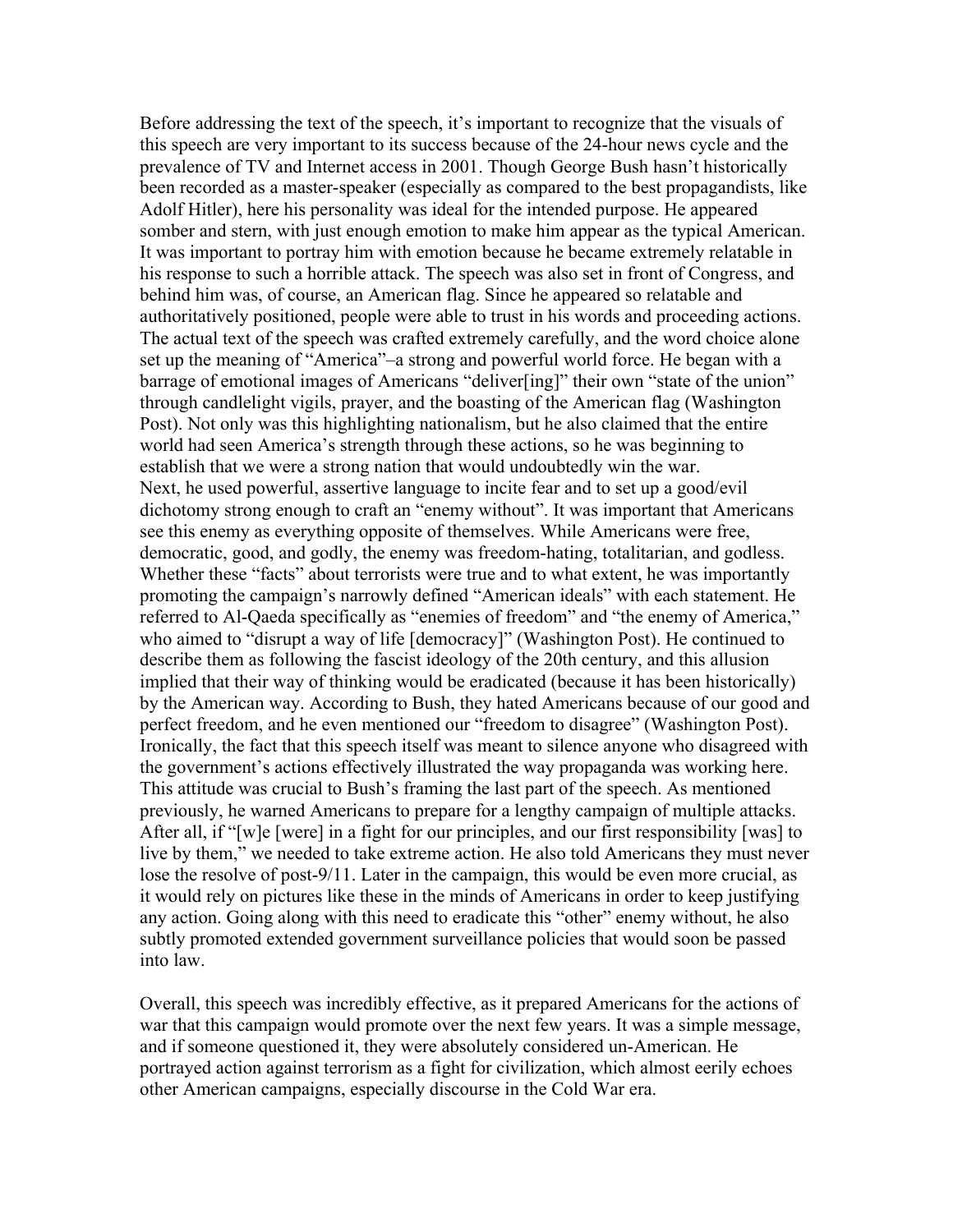## **Artifact #2: The fall of the Saddam Hussein statue**

During the 2003 War On Terror, the Bush Administration was fighting one of the biggest battles in the Middle East, which culminated in the elimination of Saddam Hussein's statue in Firdos Square in Baghdad, Iraq. It was a replica of Saddam Hussein himself, the President of Iraq since 1979. From events leading up to the Iraq War and during the Iraq War, The Bush Administration decided to invade Iraq to dispose of Saddam based on the accusation that he possessed weapons of mass destruction and had ties with the terrorist group al-Qaeda. Although Saddam Hussein himself was not captured for another eight months, going in and removing the statue of Saddam became a symbolic representation of American victory and democracy promotion and thus a critical moment in the propaganda campaign.

CNN, CBS, FOX, and many other news stations throughout the United States played the falling of the statue over and over again on their 24 hour news cycle beginning on April 9, 2003. Many Americans watched from their homes as Iraqis took down the statue, not only was this the fall of their dictator but it also symbolized the fall of a life under hard regime for many Iraqis. The U.S Marines then came in with armored vehicles and demolished the remains of the statue. The American Flag replaced where the statue once stood. The response and gratitude of the Iraqis was expected. Many Iraqis cheered on American Marines and degraded the remains of the statue. This created a positive uproar from the Iraqi people and twisted American minds into believing we are invading a country to do what we believe to be morally right. The United States was trying to influence the people of Iraq with the promotion of democracy; even though we didn't really ask the Iraqis what they wanted. With the censorship of American journalist being high during the Iraq war and PR firms influencing public media, " Of course we have no way of knowing whether Rendon or any other PR specialist helped influence the toppling of Saddam Hussein's statue or other specific images that the public saw during the war in Iraq"(Rampton and Stauber 5). This day was hugely significant, in fact, "Donald Rumsfeld compared the day to the collapse of the Iron Curtain" (Rampton & Stauber 2). "The images of the Statue being toppled are replayed over and over again on American News. This has more to do with perception management . . . because it provokes Americans' interest" (The Tipping Point 2).

On April 15, six days after the destruction of the Saddam Statue, 20,000 citizens of Iraq rallied to oppose the U.S troops while chanting against the American troops as well (Rampton & Stauber). The American people on the home front were being misled to believe that the US was victorious in promoting a positive democracy, but this was clearly not the whole story. The way the U.S government portrays the images of the war makes Americans see and believe what the government employs although there is more than what meets the eye. Americans were staged to believe that the Iraqis praised the American troops for bringing down the statue of their Dictator, although the footage of what the Americans saw isn't exactly the case. The propaganda set out by the Bush Administration was successful in channeling the minds of the American people to believe what was happening was right and twisting the images to make Americans believe it and replaying the images to reinforce what the government intended to be seen.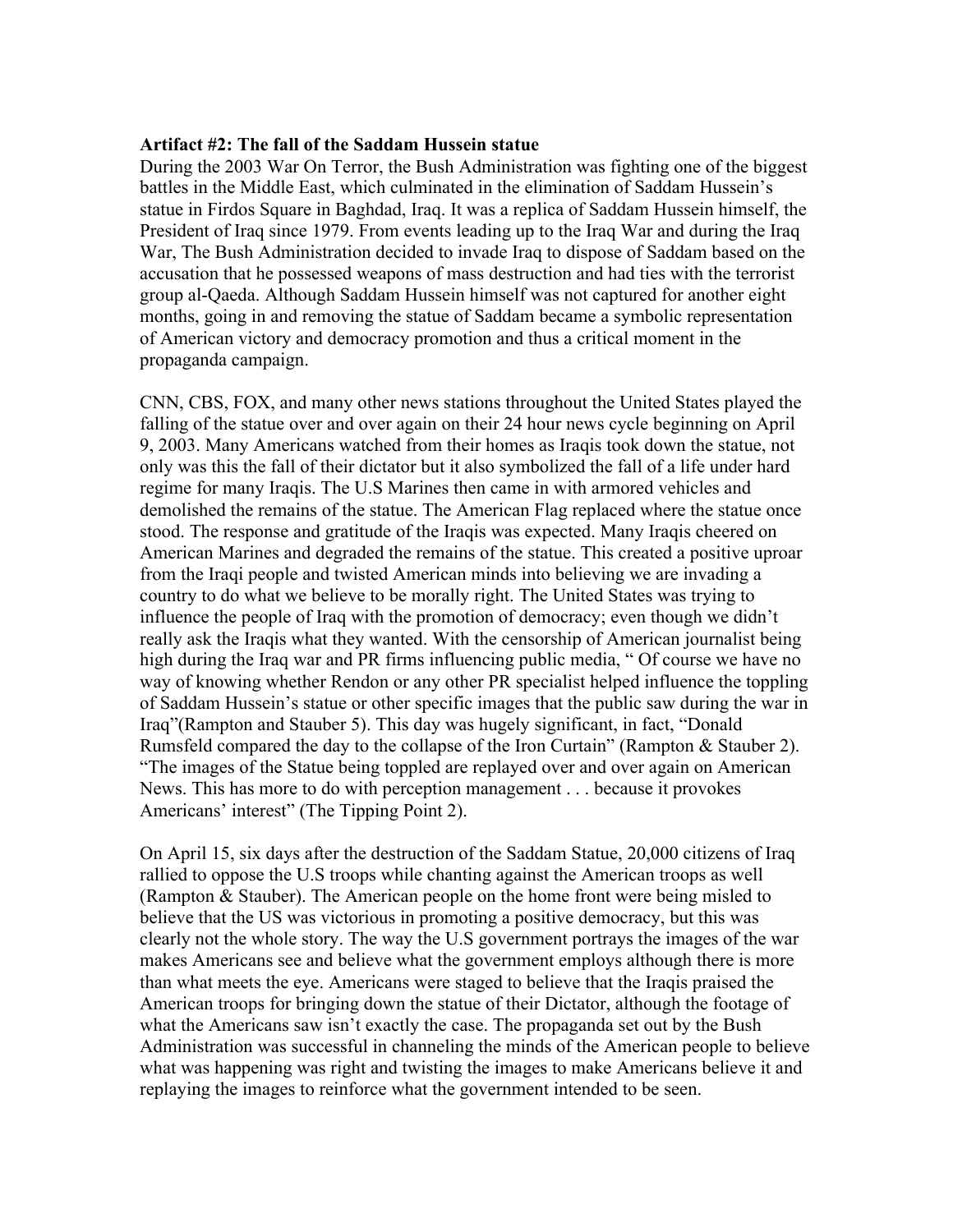### **Conclusion**

In conclusion, the Bush Administration launched a major propaganda campaign following the terrorist attacks on the United States on September 11, 2001. They needed propaganda and employed it to justify their reasons for going to war and to gain public support for the war. Through a massive disinformation campaign, the Administration used black, white, and gray propaganda and numerous propaganda principles, including setting up a good vs. evil dichotomy, censoring the media, creating stereotypes, generating a sense of nationalism, in order to accomplish their objectives. Overall, the campaign was effective in creating support for the war on the home front––evidence from Bush's reelection in 2004 to the fact that it was difficult to find a coherent timeline of war objectives in research for this analysis proved its efficacy––but the campaign was not as effective at swaying the international community.

In future research, it would be beneficial to extend the span of this study to Bush's second term and possibly into the Obama administration to observe how the propaganda campaign for American involvement in the Middle East has evolved with the conflicts. It would also be intriguing to study the role of citizen journalism in influencing the public's perception during this campaign. Since this was one of the first major propaganda campaigns in an age of text messaging, social media, and other rapidly evolving technology, it's difficult to determine the effects of citizen journalism in functioning as counter-propaganda or becoming a form of counter-hegemonic knowledge.